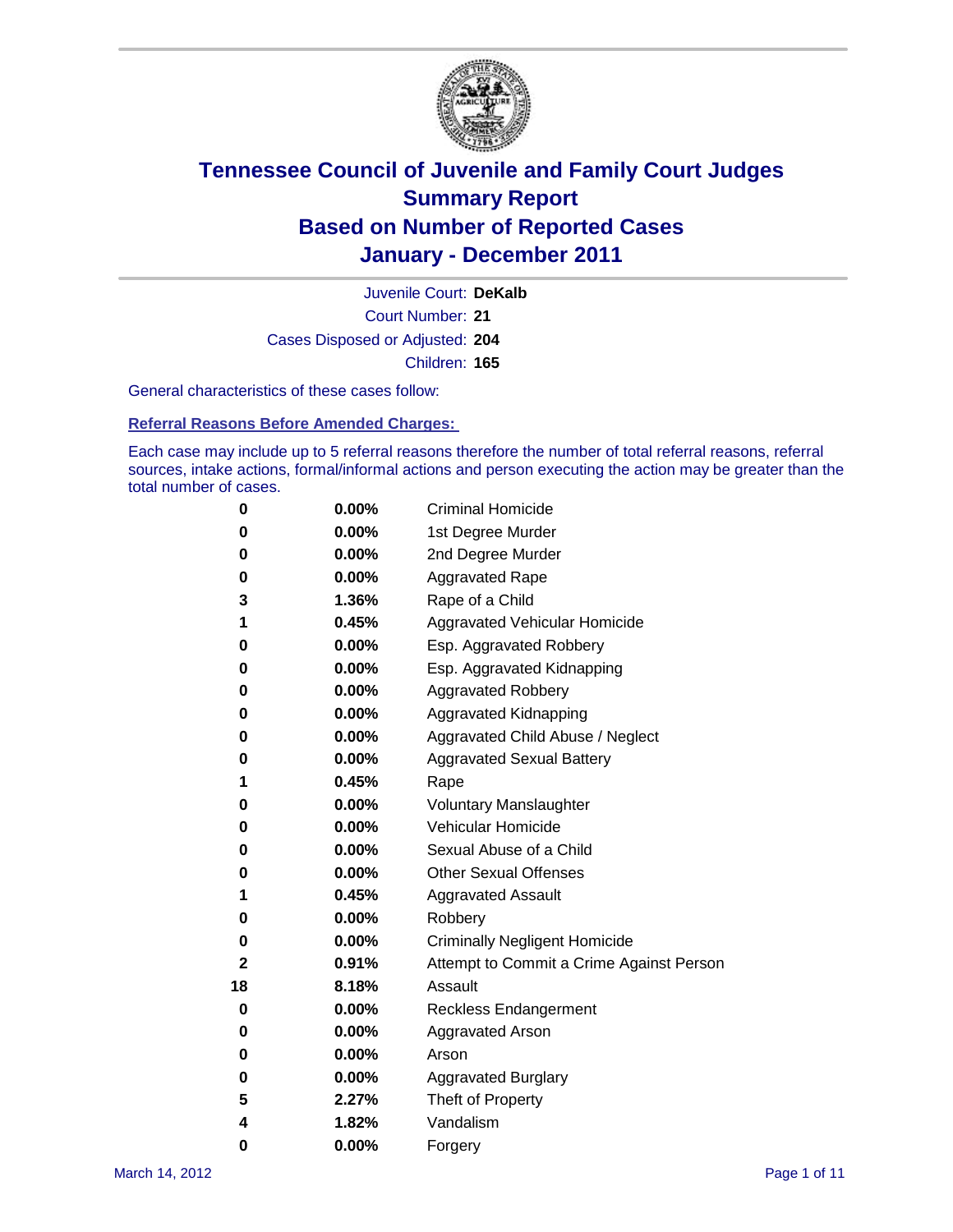

Court Number: **21** Juvenile Court: **DeKalb** Cases Disposed or Adjusted: **204**

Children: **165**

### **Referral Reasons Before Amended Charges:**

Each case may include up to 5 referral reasons therefore the number of total referral reasons, referral sources, intake actions, formal/informal actions and person executing the action may be greater than the total number of cases.

| 0        | 0.00%  | <b>Worthless Checks</b>                                     |
|----------|--------|-------------------------------------------------------------|
| 0        | 0.00%  | Illegal Possession / Fraudulent Use of Credit / Debit Cards |
| 0        | 0.00%  | <b>Burglary</b>                                             |
| 0        | 0.00%  | Unauthorized Use of a Vehicle                               |
| 0        | 0.00%  | <b>Cruelty to Animals</b>                                   |
| 0        | 0.00%  | Sale of Controlled Substances                               |
| 0        | 0.00%  | <b>Other Drug Offenses</b>                                  |
| 7        | 3.18%  | <b>Possession of Controlled Substances</b>                  |
| 0        | 0.00%  | <b>Criminal Attempt</b>                                     |
| 1        | 0.45%  | Carrying Weapons on School Property                         |
| 0        | 0.00%  | Unlawful Carrying / Possession of a Weapon                  |
| 1        | 0.45%  | <b>Evading Arrest</b>                                       |
| 0        | 0.00%  | Escape                                                      |
| 0        | 0.00%  | Driving Under Influence (DUI)                               |
| 6        | 2.73%  | Possession / Consumption of Alcohol                         |
| 0        | 0.00%  | Resisting Stop, Frisk, Halt, Arrest or Search               |
| 0        | 0.00%  | <b>Aggravated Criminal Trespass</b>                         |
| 1        | 0.45%  | Harassment                                                  |
| 0        | 0.00%  | Failure to Appear                                           |
| 1        | 0.45%  | Filing a False Police Report                                |
| 1        | 0.45%  | Criminal Impersonation                                      |
| 3        | 1.36%  | <b>Disorderly Conduct</b>                                   |
| 0        | 0.00%  | <b>Criminal Trespass</b>                                    |
| 0        | 0.00%  | <b>Public Intoxication</b>                                  |
| 0        | 0.00%  | Gambling                                                    |
| 52       | 23.64% | <b>Traffic</b>                                              |
| 0        | 0.00%  | <b>Local Ordinances</b>                                     |
| $\bf{0}$ | 0.00%  | Violation of Wildlife Regulations                           |
| 0        | 0.00%  | Contempt of Court                                           |
| 17       | 7.73%  | Violation of Probation                                      |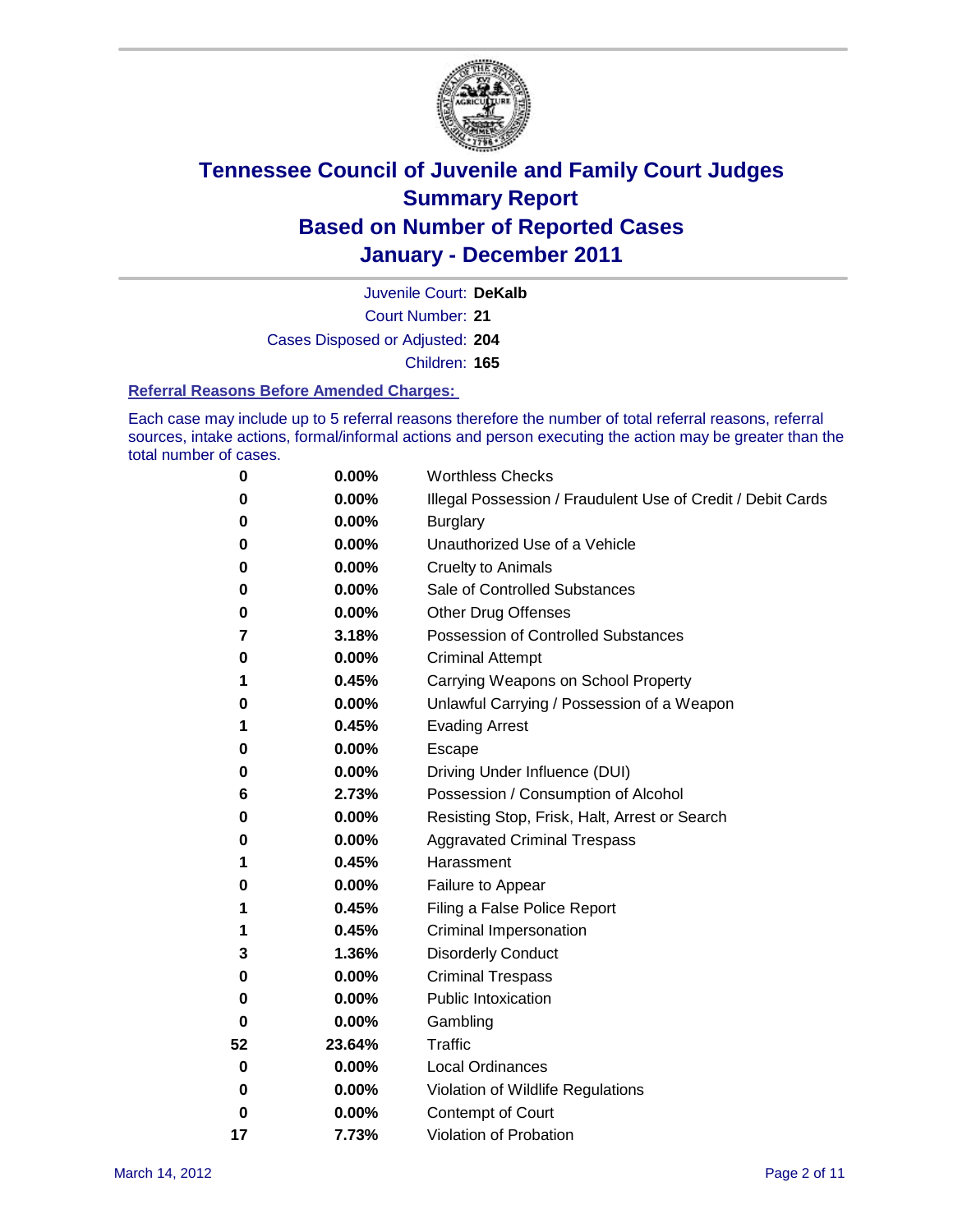

Court Number: **21** Juvenile Court: **DeKalb** Cases Disposed or Adjusted: **204** Children: **165**

#### **Referral Reasons Before Amended Charges:**

Each case may include up to 5 referral reasons therefore the number of total referral reasons, referral sources, intake actions, formal/informal actions and person executing the action may be greater than the total number of cases.

| 220         | 100.00%  | <b>Total Referrals</b>                 |
|-------------|----------|----------------------------------------|
| 1           | 0.45%    | Other                                  |
| 0           | 0.00%    | <b>Consent to Marry</b>                |
| 0           | 0.00%    | <b>Request for Medical Treatment</b>   |
| 0           | 0.00%    | <b>Child Support</b>                   |
| 0           | 0.00%    | Paternity / Legitimation               |
| 0           | 0.00%    | Visitation                             |
| 0           | 0.00%    | Custody                                |
| 0           | 0.00%    | <b>Foster Care Review</b>              |
| 0           | 0.00%    | <b>Administrative Review</b>           |
| 1           | 0.45%    | <b>Judicial Review</b>                 |
| 0           | 0.00%    | Violation of Informal Adjustment       |
| 0           | 0.00%    | <b>Violation of Pretrial Diversion</b> |
| 0           | 0.00%    | Termination of Parental Rights         |
| 0           | 0.00%    | Dependency / Neglect                   |
| 0           | 0.00%    | <b>Physically Abused Child</b>         |
| 3           | 1.36%    | Sexually Abused Child                  |
| 1           | 0.45%    | <b>Violation of Curfew</b>             |
| $\bf{0}$    | $0.00\%$ | Violation of a Valid Court Order       |
| 30          | 13.64%   | Possession of Tobacco Products         |
| $\mathbf 0$ | 0.00%    | Out-of-State Runaway                   |
| 5           | 2.27%    | In-State Runaway                       |
| 27          | 12.27%   | Truancy                                |
| 27          | 12.27%   | <b>Unruly Behavior</b>                 |
| $\bf{0}$    | 0.00%    | <b>Violation of Aftercare</b>          |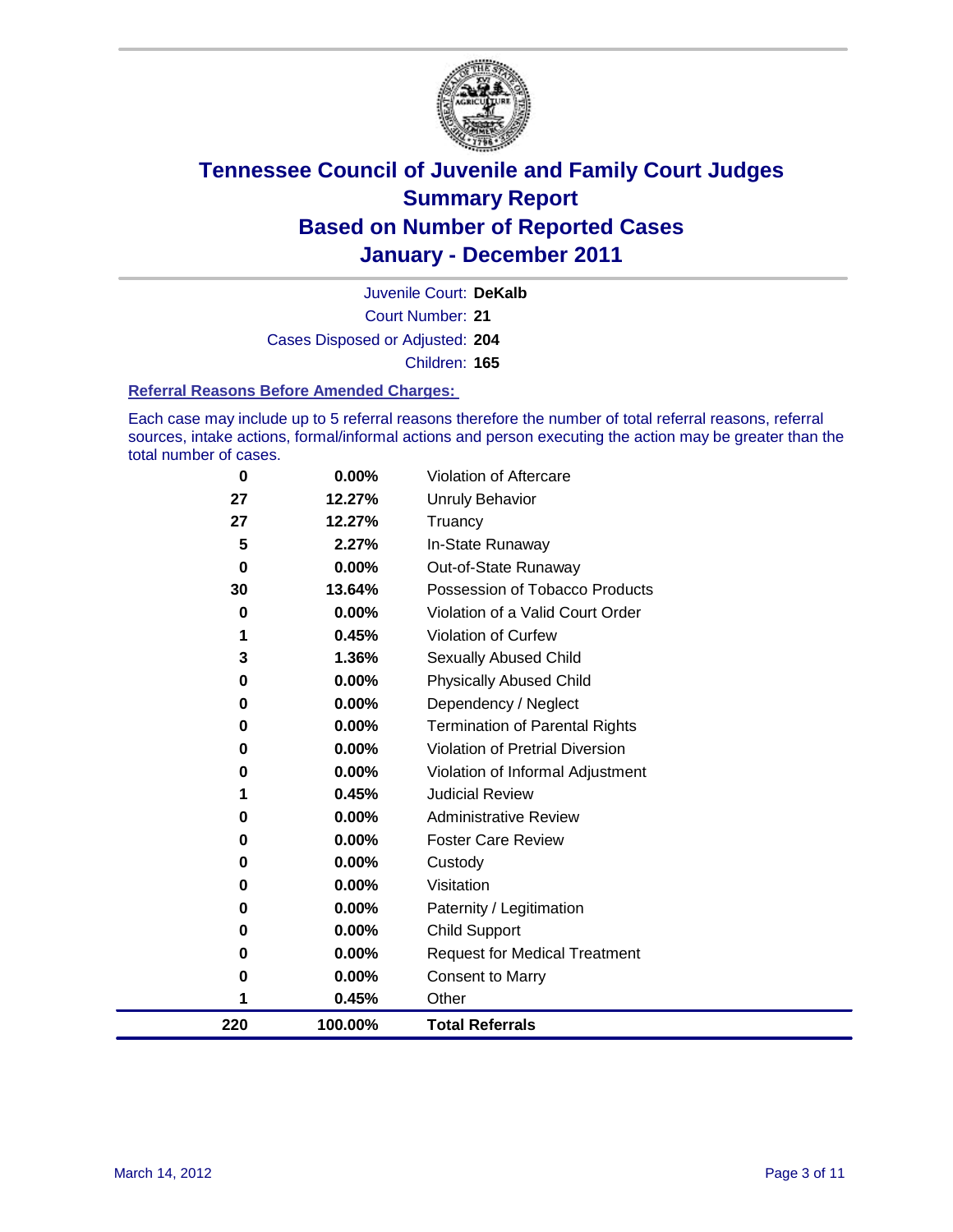

|                            | Juvenile Court: DeKalb          |                                   |  |  |  |
|----------------------------|---------------------------------|-----------------------------------|--|--|--|
|                            |                                 | <b>Court Number: 21</b>           |  |  |  |
|                            | Cases Disposed or Adjusted: 204 |                                   |  |  |  |
|                            |                                 | Children: 165                     |  |  |  |
| <b>Referral Sources: 1</b> |                                 |                                   |  |  |  |
| 81                         | 36.82%                          | Law Enforcement                   |  |  |  |
| 20                         | 9.09%                           | Parents                           |  |  |  |
| 5                          | 2.27%                           | Relatives                         |  |  |  |
| 0                          | 0.00%                           | Self                              |  |  |  |
| 84                         | 38.18%                          | School                            |  |  |  |
| $\bf{0}$                   | 0.00%                           | <b>CSA</b>                        |  |  |  |
| 14                         | 6.36%                           | <b>DCS</b>                        |  |  |  |
| 8                          | 3.64%                           | <b>Other State Department</b>     |  |  |  |
| 0                          | $0.00\%$                        | <b>District Attorney's Office</b> |  |  |  |
| 3                          | 1.36%                           | <b>Court Staff</b>                |  |  |  |
| 0                          | 0.00%                           | Social Agency                     |  |  |  |
| 0                          | 0.00%                           | <b>Other Court</b>                |  |  |  |
| 5                          | 2.27%                           | Victim                            |  |  |  |
| 0                          | 0.00%                           | Child & Parent                    |  |  |  |
| 0                          | 0.00%                           | Hospital                          |  |  |  |
| 0                          | 0.00%                           | Unknown                           |  |  |  |
| 0                          | 0.00%                           | Other                             |  |  |  |
| 220                        | 100.00%                         | <b>Total Referral Sources</b>     |  |  |  |

### **Age of Child at Referral: 2**

| 0<br>0 | 0.00%<br>$0.00\%$ | Ages 19 and Over<br><b>Unknown</b> |  |
|--------|-------------------|------------------------------------|--|
|        |                   |                                    |  |
|        |                   |                                    |  |
| 65     | 39.39%            | Ages 17 through 18                 |  |
| 59     | 35.76%            | Ages 15 through 16                 |  |
| 28     | 16.97%            | Ages 13 through 14                 |  |
| 10     | 6.06%             | Ages 11 through 12                 |  |
| 3      | 1.82%             | Ages 10 and Under                  |  |
|        |                   |                                    |  |

<sup>1</sup> If different than number of Referral Reasons (220), verify accuracy of your court's data.

<sup>2</sup> One child could be counted in multiple categories, verify accuracy of your court's data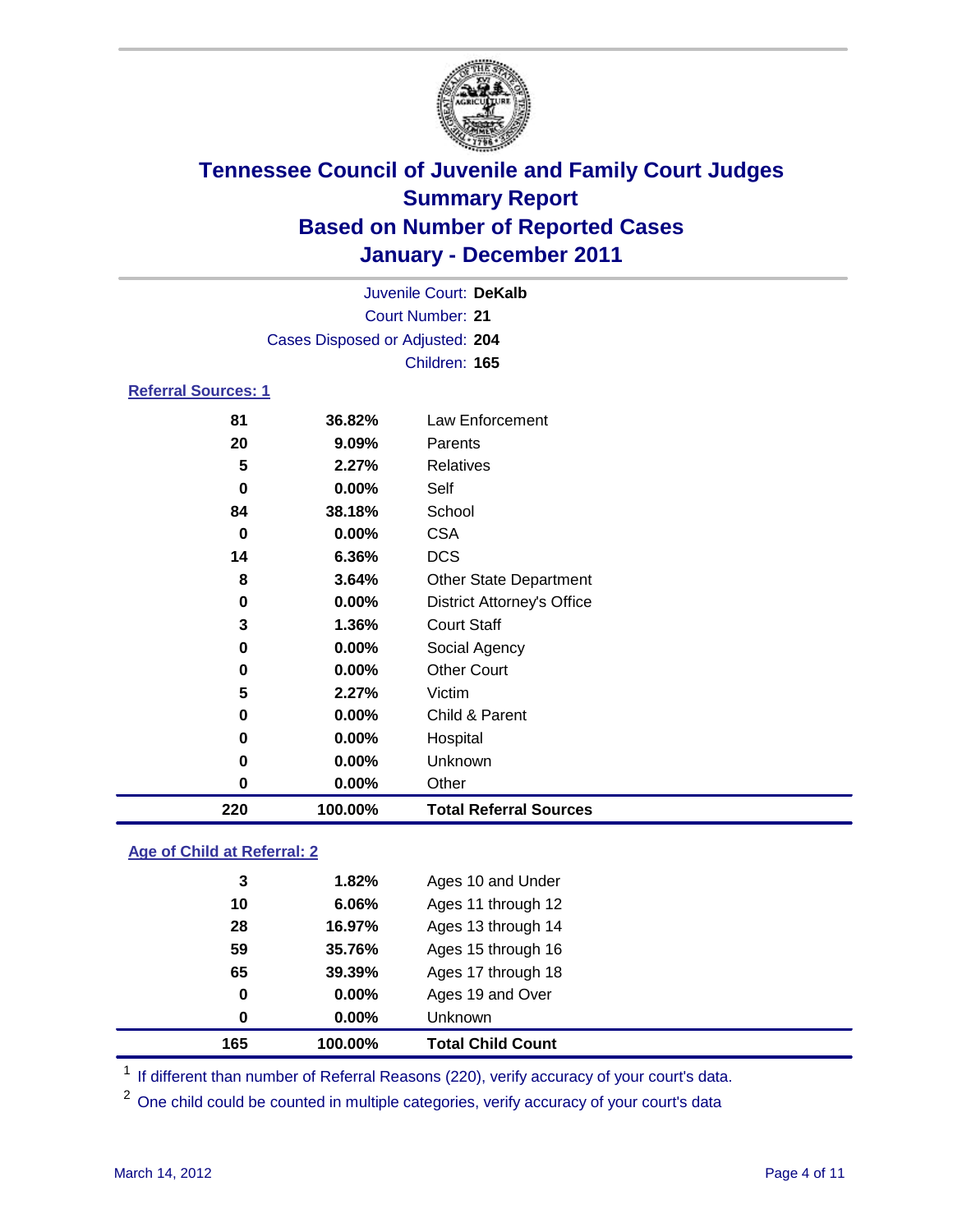

|                                         | Juvenile Court: DeKalb          |                          |  |  |  |
|-----------------------------------------|---------------------------------|--------------------------|--|--|--|
|                                         | <b>Court Number: 21</b>         |                          |  |  |  |
|                                         | Cases Disposed or Adjusted: 204 |                          |  |  |  |
|                                         |                                 | Children: 165            |  |  |  |
| Sex of Child: 1                         |                                 |                          |  |  |  |
| 113                                     | 68.48%                          | Male                     |  |  |  |
| 52                                      | 31.52%                          | Female                   |  |  |  |
| $\bf{0}$                                | 0.00%                           | Unknown                  |  |  |  |
| 165                                     | 100.00%                         | <b>Total Child Count</b> |  |  |  |
| Race of Child: 1                        |                                 |                          |  |  |  |
| 158                                     | 95.76%                          | White                    |  |  |  |
| 5                                       | 3.03%                           | African American         |  |  |  |
| 0                                       | 0.00%                           | Native American          |  |  |  |
| 0                                       | 0.00%                           | Asian                    |  |  |  |
| 1                                       | 0.61%                           | Mixed                    |  |  |  |
| 1                                       | 0.61%                           | Unknown                  |  |  |  |
| 165                                     | 100.00%                         | <b>Total Child Count</b> |  |  |  |
| <b>Hispanic Origin: 1</b>               |                                 |                          |  |  |  |
| $\overline{7}$                          | 4.24%                           | Yes                      |  |  |  |
| 155                                     | 93.94%                          | <b>No</b>                |  |  |  |
| 3                                       | 1.82%                           | Unknown                  |  |  |  |
| 165                                     | 100.00%                         | <b>Total Child Count</b> |  |  |  |
| <b>School Enrollment of Children: 1</b> |                                 |                          |  |  |  |
| 134                                     | 81.21%                          | Yes                      |  |  |  |
| 8                                       | 4.85%                           | <b>No</b>                |  |  |  |
| 23                                      | 13.94%                          | Unknown                  |  |  |  |
| 165                                     | 100.00%                         | <b>Total Child Count</b> |  |  |  |

One child could be counted in multiple categories, verify accuracy of your court's data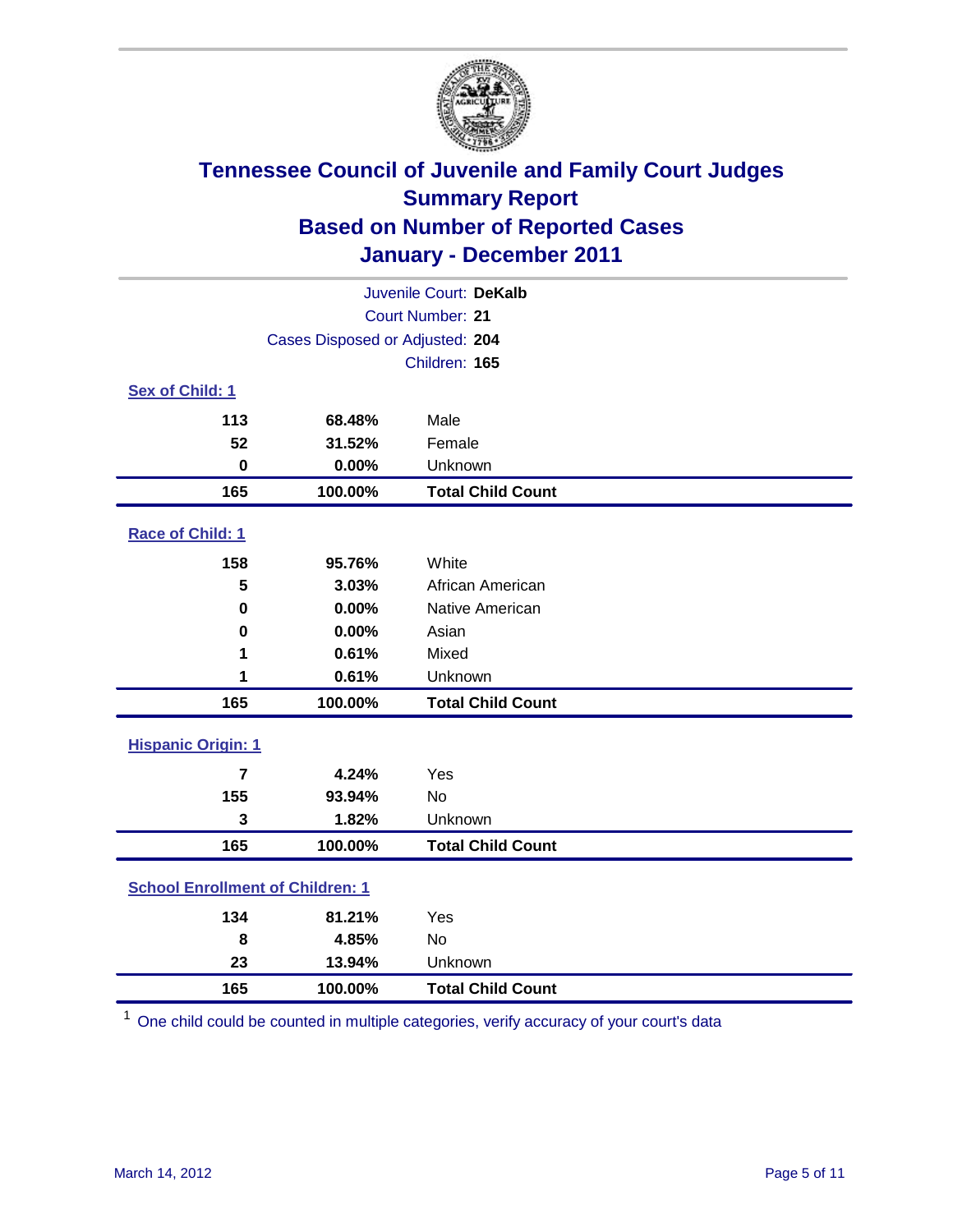

Court Number: **21** Juvenile Court: **DeKalb** Cases Disposed or Adjusted: **204** Children: **165**

### **Living Arrangement of Child at Time of Referral: 1**

| 165          | 100.00%  | <b>Total Child Count</b>     |
|--------------|----------|------------------------------|
| 0            | 0.00%    | Other                        |
| 13           | 7.88%    | Unknown                      |
| 1            | 0.61%    | Independent                  |
| 0            | $0.00\%$ | In an Institution            |
| 0            | $0.00\%$ | In a Residential Center      |
| 11           | 6.67%    | In a Group Home              |
| 4            | 2.42%    | With Foster Family           |
| $\mathbf{2}$ | 1.21%    | With Adoptive Parents        |
| 10           | 6.06%    | <b>With Relatives</b>        |
| 9            | 5.45%    | With Father                  |
| 72           | 43.64%   | With Mother                  |
| 11           | 6.67%    | With Mother and Stepfather   |
| 1            | 0.61%    | With Father and Stepmother   |
| 31           | 18.79%   | With Both Biological Parents |
|              |          |                              |

### **Type of Detention: 2**

| 204      | 100.00%  | <b>Total Detention Count</b> |  |
|----------|----------|------------------------------|--|
| $\bf{0}$ | 0.00%    | Other                        |  |
| 183      | 89.71%   | Does Not Apply               |  |
| 0        | $0.00\%$ | Unknown                      |  |
| 0        | $0.00\%$ | Psychiatric Hospital         |  |
| 0        | 0.00%    | Jail - No Separation         |  |
| 1        | 0.49%    | Jail - Partial Separation    |  |
| 0        | $0.00\%$ | Jail - Complete Separation   |  |
| 20       | 9.80%    | Juvenile Detention Facility  |  |
| 0        | $0.00\%$ | Non-Secure Placement         |  |
|          |          |                              |  |

<sup>1</sup> One child could be counted in multiple categories, verify accuracy of your court's data

<sup>2</sup> If different than number of Cases (204) verify accuracy of your court's data.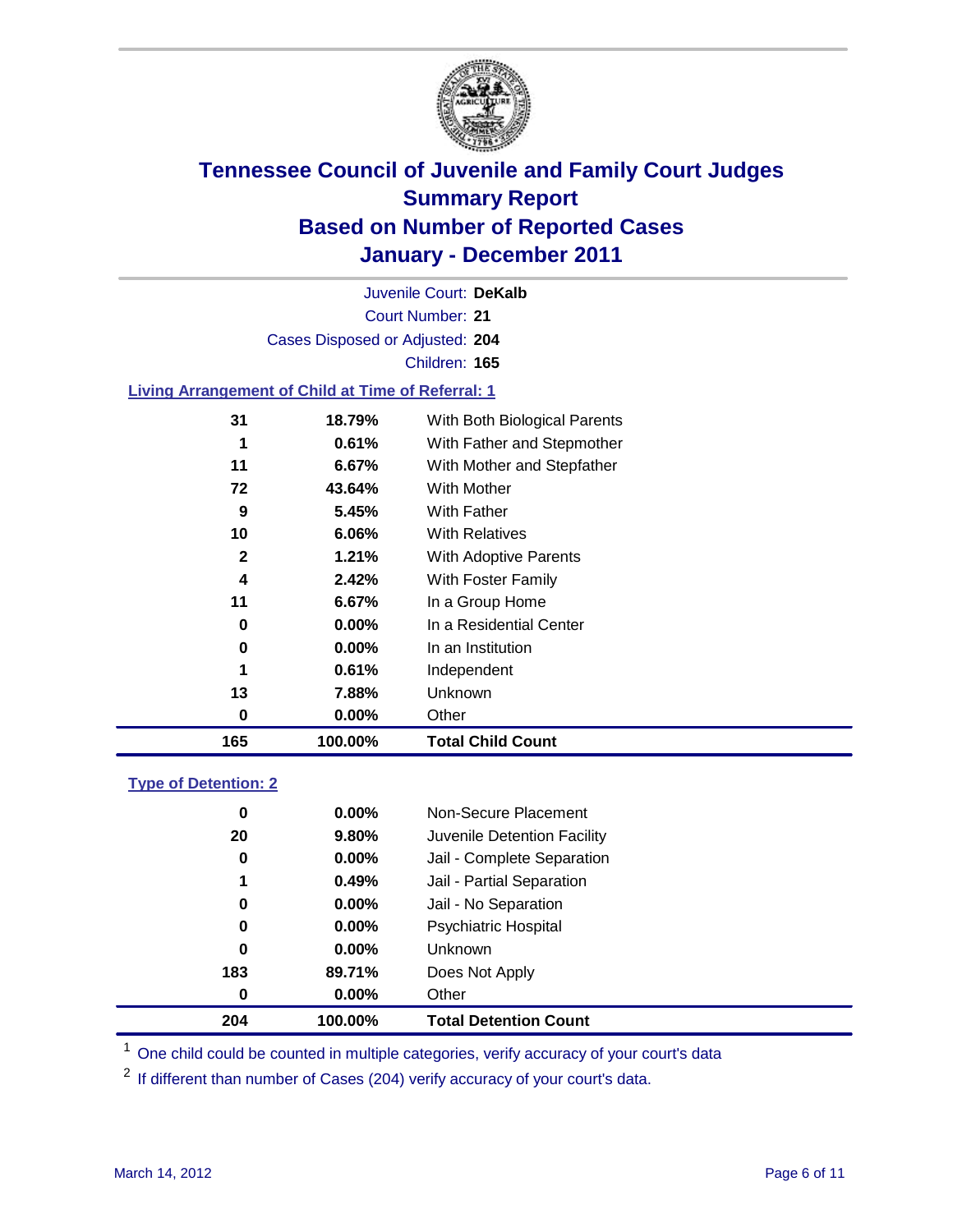

|                                                    | Juvenile Court: DeKalb          |                                      |  |  |  |
|----------------------------------------------------|---------------------------------|--------------------------------------|--|--|--|
|                                                    | Court Number: 21                |                                      |  |  |  |
|                                                    | Cases Disposed or Adjusted: 204 |                                      |  |  |  |
|                                                    |                                 | Children: 165                        |  |  |  |
| <b>Placement After Secure Detention Hearing: 1</b> |                                 |                                      |  |  |  |
| 14                                                 | 6.86%                           | Returned to Prior Living Arrangement |  |  |  |
| 3                                                  | 1.47%                           | Juvenile Detention Facility          |  |  |  |
| 1                                                  | 0.49%                           | Jail                                 |  |  |  |
| 0                                                  | 0.00%                           | Shelter / Group Home                 |  |  |  |
| 0                                                  | 0.00%                           | Foster Family Home                   |  |  |  |
| 0                                                  | 0.00%                           | Psychiatric Hospital                 |  |  |  |
| 1                                                  | 0.49%                           | Unknown                              |  |  |  |
| 182                                                | 89.22%                          | Does Not Apply                       |  |  |  |
| 3                                                  | 1.47%                           | Other                                |  |  |  |
| 204                                                | 100.00%                         | <b>Total Placement Count</b>         |  |  |  |
| <b>Intake Actions: 2</b>                           |                                 |                                      |  |  |  |
| 128                                                | 58.18%                          | <b>Petition Filed</b>                |  |  |  |
| $\bf{0}$                                           | 0.00%                           | <b>Motion Filed</b>                  |  |  |  |
| 90                                                 | 40.91%                          | <b>Citation Processed</b>            |  |  |  |
| 0                                                  | 0.00%                           | Notification of Paternity Processed  |  |  |  |
| 1                                                  | 0.45%                           | Scheduling of Judicial Review        |  |  |  |
| 0                                                  | 0.00%                           | Scheduling of Administrative Review  |  |  |  |
| 0                                                  | 0.00%                           | Scheduling of Foster Care Review     |  |  |  |
| 0                                                  | 0.00%                           | Unknown                              |  |  |  |
| 0                                                  | 0.00%                           | Does Not Apply                       |  |  |  |
| 1                                                  | 0.45%                           | Other                                |  |  |  |
| 220                                                | 100.00%                         | <b>Total Intake Count</b>            |  |  |  |

<sup>1</sup> If different than number of Cases (204) verify accuracy of your court's data.

<sup>2</sup> If different than number of Referral Reasons (220), verify accuracy of your court's data.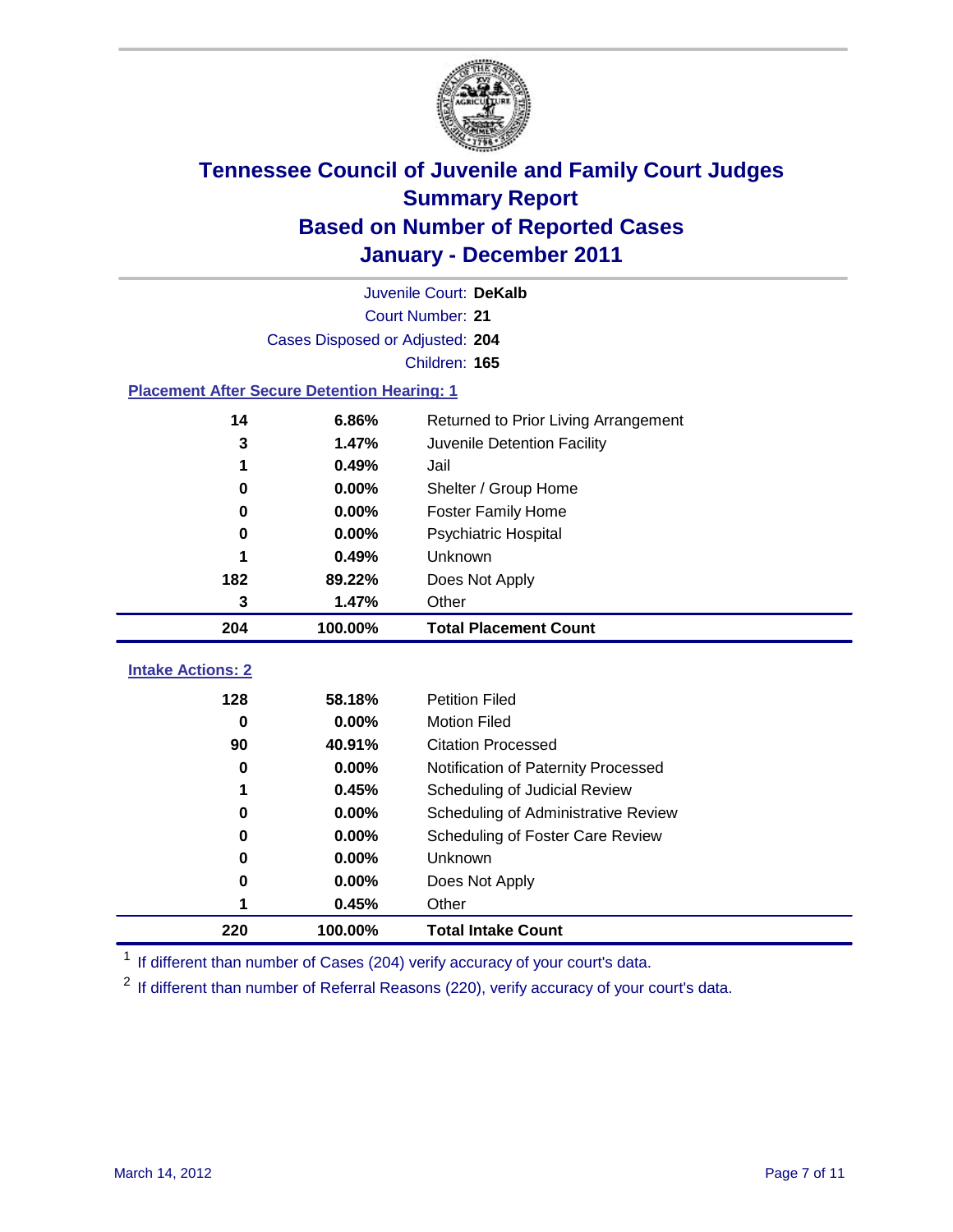

Court Number: **21** Juvenile Court: **DeKalb** Cases Disposed or Adjusted: **204** Children: **165**

### **Last Grade Completed by Child: 1**

| $\bf{0}$     | 0.00%   | Too Young for School     |
|--------------|---------|--------------------------|
| 0            | 0.00%   | Preschool                |
| 0            | 0.00%   | Kindergarten             |
| 1            | 0.61%   | 1st Grade                |
|              | 0.61%   | 2nd Grade                |
| 0            | 0.00%   | 3rd Grade                |
| 1            | 0.61%   | 4th Grade                |
| 3            | 1.82%   | 5th Grade                |
| 1            | 0.61%   | 6th Grade                |
| 4            | 2.42%   | 7th Grade                |
| 16           | 9.70%   | 8th Grade                |
| 15           | 9.09%   | 9th Grade                |
| 34           | 20.61%  | 10th Grade               |
| 26           | 15.76%  | 11th Grade               |
| $\mathbf{2}$ | 1.21%   | 12th Grade               |
| 0            | 0.00%   | Non-Graded Special Ed    |
| 0            | 0.00%   | <b>GED</b>               |
| 0            | 0.00%   | Graduated                |
| O            | 0.00%   | Never Attended School    |
| 61           | 36.97%  | Unknown                  |
| $\bf{0}$     | 0.00%   | Other                    |
| 165          | 100.00% | <b>Total Child Count</b> |

### **Enrolled in Special Education: 1**

| 165 | 100.00%  | <b>Total Child Count</b> |  |
|-----|----------|--------------------------|--|
| 64  | 38.79%   | Unknown                  |  |
| 96  | 58.18%   | No                       |  |
| 5   | $3.03\%$ | Yes                      |  |
|     |          |                          |  |

One child could be counted in multiple categories, verify accuracy of your court's data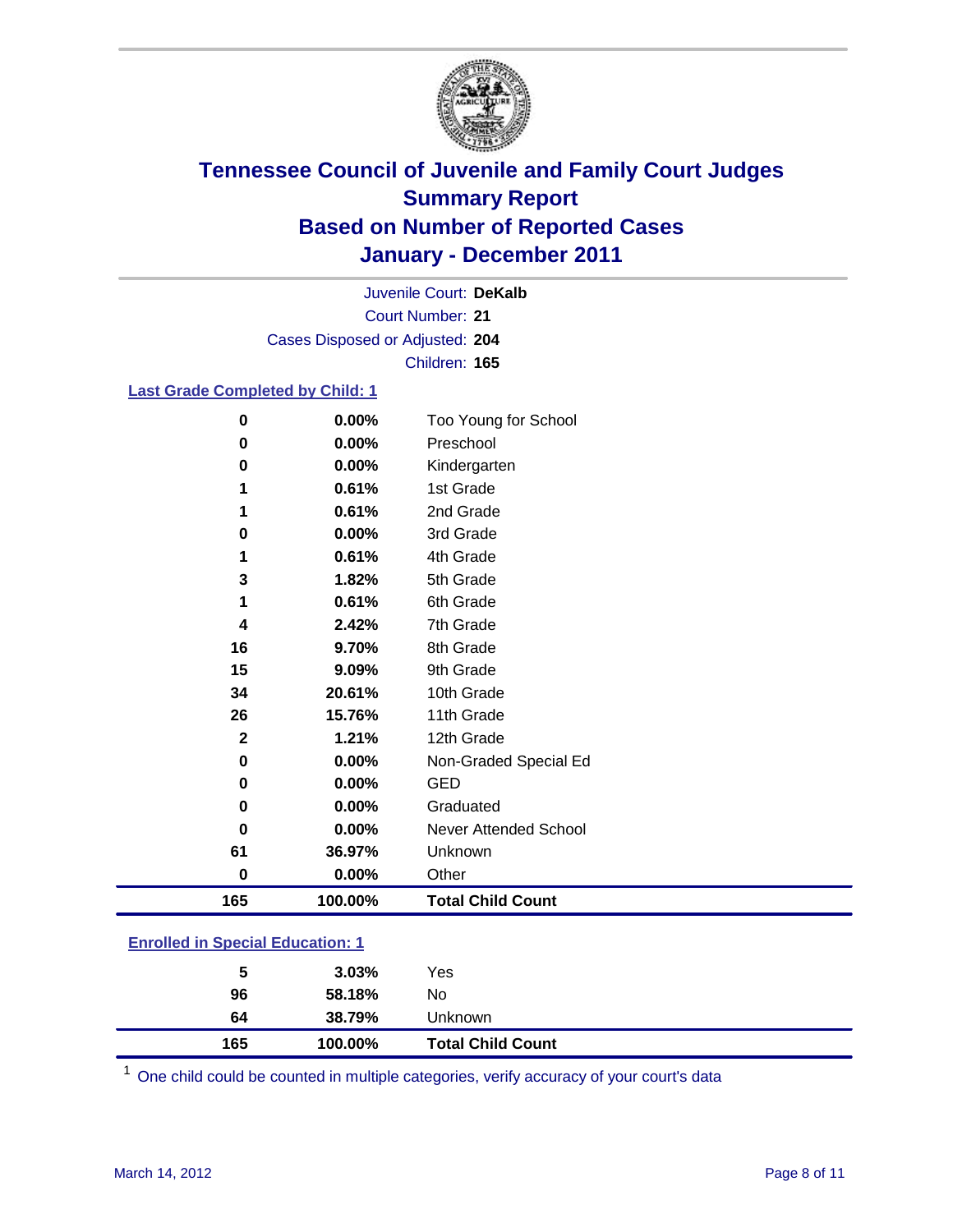

|                              | Juvenile Court: DeKalb          |                           |  |  |
|------------------------------|---------------------------------|---------------------------|--|--|
| Court Number: 21             |                                 |                           |  |  |
|                              | Cases Disposed or Adjusted: 204 |                           |  |  |
|                              | Children: 165                   |                           |  |  |
| <b>Action Executed By: 1</b> |                                 |                           |  |  |
| 219                          | 99.55%                          | Judge                     |  |  |
| 1                            | 0.45%                           | Magistrate                |  |  |
| 0                            | 0.00%                           | <b>YSO</b>                |  |  |
| 0                            | $0.00\%$                        | Other                     |  |  |
| 0                            | 0.00%                           | Unknown                   |  |  |
| 220                          | 100.00%                         | <b>Total Action Count</b> |  |  |

### **Formal / Informal Actions: 1**

| 84           | 38.18%   | Dismissed                                        |
|--------------|----------|--------------------------------------------------|
| $\mathbf{2}$ | 0.91%    | Retired / Nolle Prosequi                         |
| 52           | 23.64%   | <b>Complaint Substantiated Delinquent</b>        |
| 48           | 21.82%   | <b>Complaint Substantiated Status Offender</b>   |
| 0            | 0.00%    | <b>Complaint Substantiated Dependent/Neglect</b> |
| 0            | $0.00\%$ | <b>Complaint Substantiated Abused</b>            |
| 0            | $0.00\%$ | <b>Complaint Substantiated Mentally III</b>      |
| 0            | $0.00\%$ | Informal Adjustment                              |
| 9            | 4.09%    | <b>Pretrial Diversion</b>                        |
|              | 0.45%    | <b>Transfer to Adult Court Hearing</b>           |
|              | 0.45%    | Charges Cleared by Transfer to Adult Court       |
| 0            | 0.00%    | Special Proceeding                               |
|              | 0.45%    | <b>Review Concluded</b>                          |
| 22           | 10.00%   | Case Held Open                                   |
| 0            | $0.00\%$ | Other                                            |
| 0            | $0.00\%$ | <b>Unknown</b>                                   |
| 220          | 100.00%  | <b>Total Action Count</b>                        |

<sup>1</sup> If different than number of Referral Reasons (220), verify accuracy of your court's data.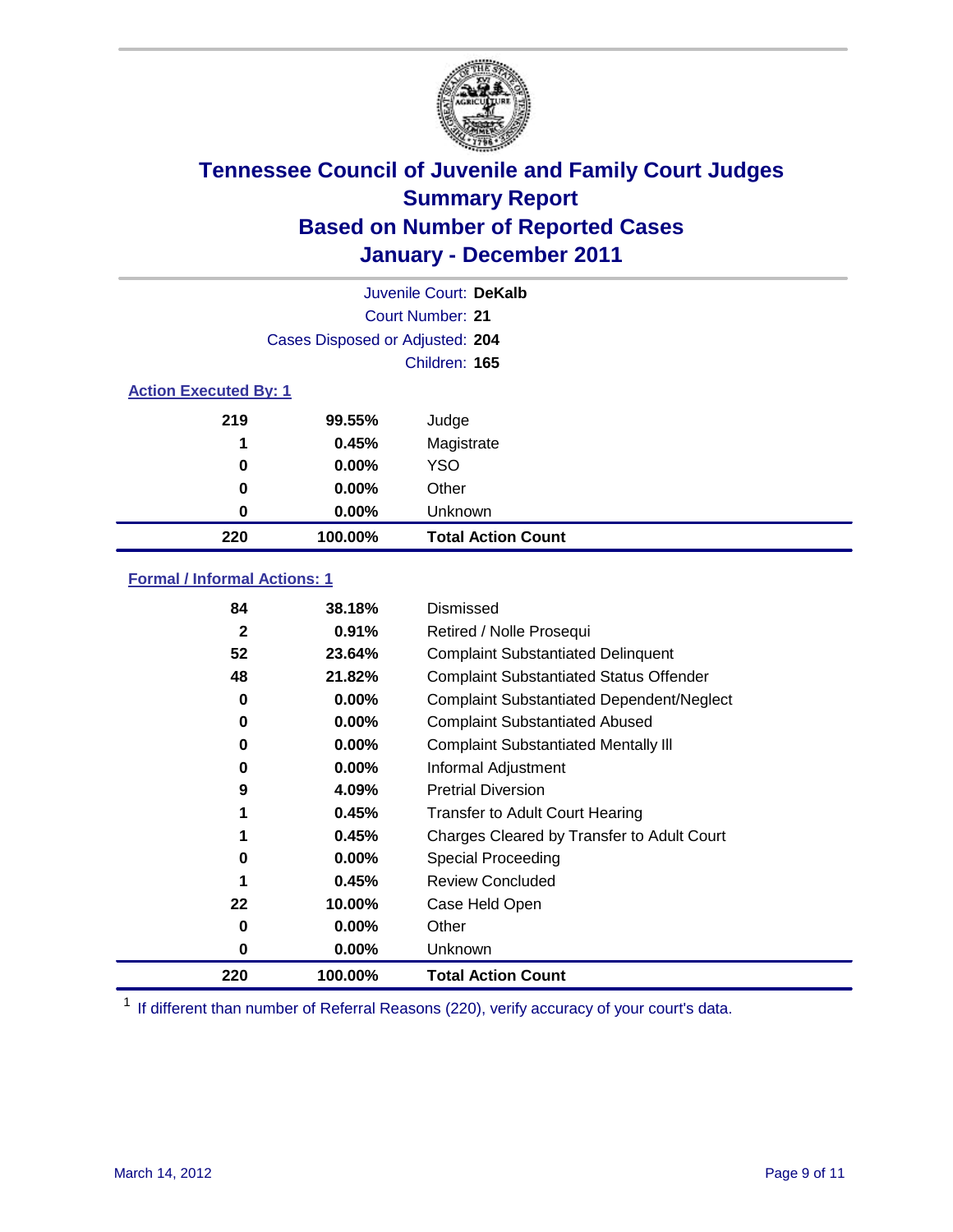

|                       |                                 | Juvenile Court: DeKalb                                |
|-----------------------|---------------------------------|-------------------------------------------------------|
|                       |                                 | <b>Court Number: 21</b>                               |
|                       | Cases Disposed or Adjusted: 204 |                                                       |
|                       |                                 | Children: 165                                         |
| <b>Case Outcomes:</b> |                                 | There can be multiple outcomes for one child or case. |
| 24                    | 9.84%                           | <b>Case Dismissed</b>                                 |
| 1                     | 0.41%                           | Case Retired or Nolle Prosequi                        |
| 11                    | 4.51%                           | Warned / Counseled                                    |
| 11                    | 4.51%                           | Held Open For Review                                  |
| 27                    | 11.07%                          | Supervision / Probation to Juvenile Court             |
| 0                     | 0.00%                           | <b>Probation to Parents</b>                           |
| 2                     | 0.82%                           | Referral to Another Entity for Supervision / Service  |
| 0                     | 0.00%                           | Referred for Mental Health Counseling                 |
| 6                     | 2.46%                           | Referred for Alcohol and Drug Counseling              |
| 0                     | 0.00%                           | <b>Referred to Alternative School</b>                 |
| 0                     | 0.00%                           | Referred to Private Child Agency                      |
| 37                    | 15.16%                          | Referred to Defensive Driving School                  |
| 1                     | 0.41%                           | Referred to Alcohol Safety School                     |
| 32                    | 13.11%                          | Referred to Juvenile Court Education-Based Program    |
| 4                     | 1.64%                           | Driver's License Held Informally                      |
| 0                     | 0.00%                           | <b>Voluntary Placement with DMHMR</b>                 |
| 0                     | 0.00%                           | <b>Private Mental Health Placement</b>                |
| 0                     | 0.00%                           | <b>Private MR Placement</b>                           |
| 0                     | 0.00%                           | Placement with City/County Agency/Facility            |
| 3                     | 1.23%                           | Placement with Relative / Other Individual            |
| 3                     | 1.23%                           | Fine                                                  |
| 42                    | 17.21%                          | <b>Public Service</b>                                 |
| 0                     | 0.00%                           | Restitution                                           |
| 0                     | 0.00%                           | <b>Runaway Returned</b>                               |
| 2                     | 0.82%                           | No Contact Order                                      |
| 1                     | 0.41%                           | Injunction Other than No Contact Order                |
| 11                    | 4.51%                           | <b>House Arrest</b>                                   |
| 0                     | $0.00\%$                        | <b>Court Defined Curfew</b>                           |
| 1                     | 0.41%                           | Dismissed from Informal Adjustment                    |
| 0                     | $0.00\%$                        | <b>Dismissed from Pretrial Diversion</b>              |
| 0                     | 0.00%                           | Released from Probation                               |
| 1                     | 0.41%                           | <b>Transferred to Adult Court</b>                     |
| 0                     | $0.00\%$                        | <b>DMHMR Involuntary Commitment</b>                   |